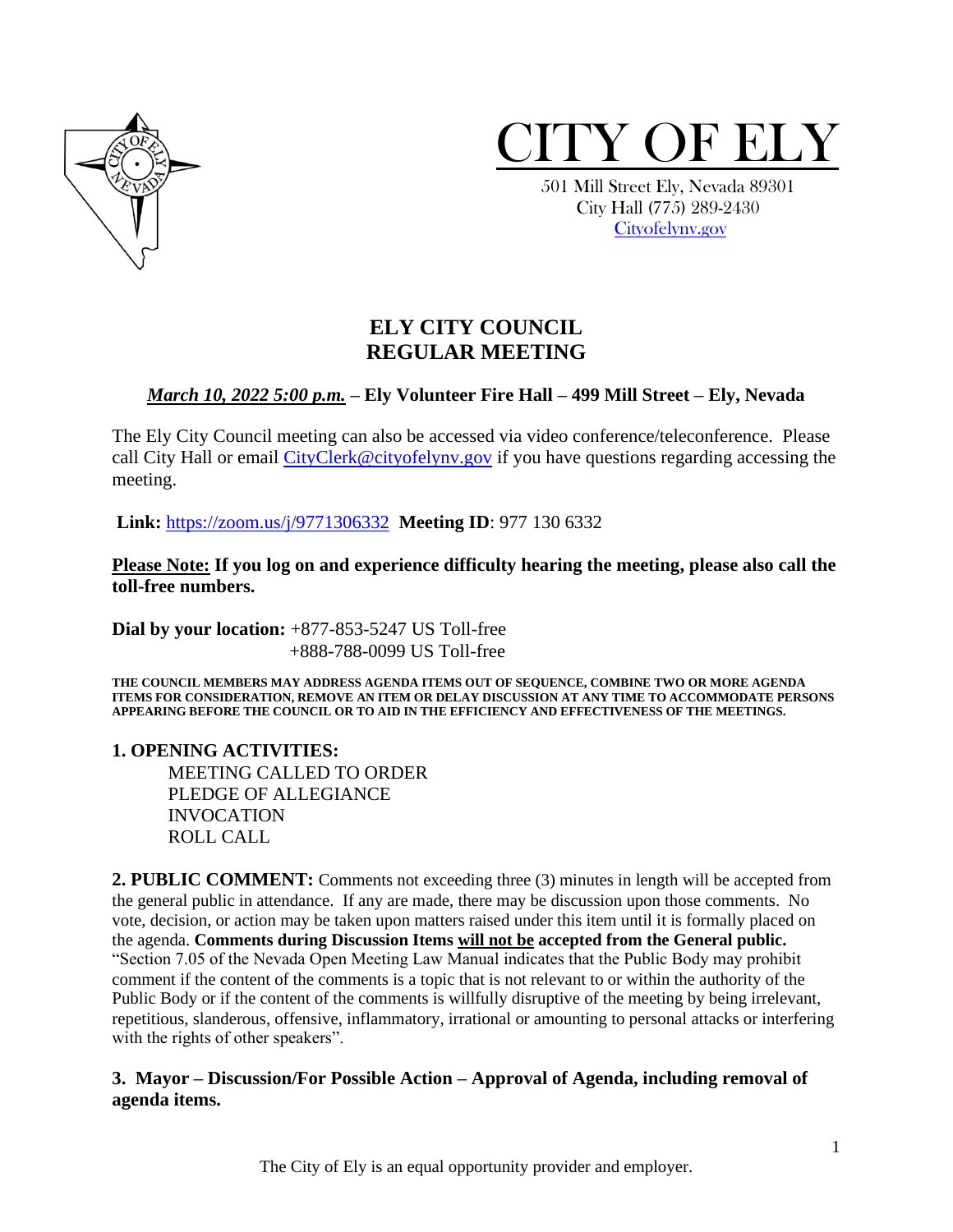#### **4. CITY DEPARTMENT REPORTS**

- ➢ **[FIRE CHIEF](https://www.cityofelynv.gov/pdf/CityCouncil2022/cc3-10-22/FirechiefreportFebruary2022.pdf)**
- ➢ **POLICE CHIEF**
- ➢ **MUNICIPAL COURT JUDGE**
- ➢ **CITY ATTORNEY**
	- ❖ **[Liens](https://www.cityofelynv.gov/pdf/CityCouncil2022/cc3-10-22/Liensfebruary22.pdf)**
	- ❖ **[Lien Releases](https://www.cityofelynv.gov/pdf/CityCouncil2022/cc3-10-22/Februarylienreleases.pdf)**
- ➢ **CITY CLERK**
	- ❖ **[New Business](https://www.cityofelynv.gov/pdf/CityCouncil2022/cc3-10-22/Februarynewbusiness.pdf)**
- ➢ **CITY TREASURER**
- ➢ **[CITY PUBLIC WORKS SUPERVISOR](https://www.cityofelynv.gov/pdf/CityCouncil2022/cc3-10-22/PublicworksReportFebruary2022.pdf)**
	- ❖ **[Animal Control](https://www.cityofelynv.gov/pdf/CityCouncil2022/cc3-10-22/animalcontrolfebreport.pdf)**
	- ❖ **[Landfill](https://www.cityofelynv.gov/pdf/CityCouncil2022/cc3-10-22/LandfillMonthlyreport3-1-22.pdf)**
	- ❖ **[Streets](https://www.cityofelynv.gov/pdf/CityCouncil2022/cc3-10-22/Streetsfebruary22monthlyreport.pdf)**
	- ❖ **[Water/Sewer](https://www.cityofelynv.gov/pdf/CityCouncil2022/cc3-10-22/water-sewerReportFebruary2022.pdf)**
- ➢ **[CITY WATER OPERATOR](https://www.cityofelynv.gov/pdf/CityCouncil2022/cc3-10-22/wateroperatorreportfeb22.pdf)**
- ➢ **CITY ENGINEER**
- ➢ **CITY BUILDING OFFICIAL**
	- ❖ **[Permits-Inspections](https://www.cityofelynv.gov/pdf/CityCouncil2022/cc3-10-22/BuildingdeptFeb22report.pdf)**
- **5. [NNRY FOUNDATION REPORT](https://www.cityofelynv.gov/pdf/CityCouncil2022/cc3-10-22/FebruaryNevadaNorthernRailwayReport.pdf)**
- **6. REPORTS CITY COUNCIL [MAYOR](https://www.cityofelynv.gov/pdf/CityCouncil2022/cc3-10-22/MayorsRpt03-10-2022.pdf)**

#### **7. ITEMS FOR DISCUSSION/POSSIBLE ACTION OF THE ELY CITY COUNCIL AS RECOMMENDED BY THE MUNICIPAL UTILITIES BOARD.**

- 1. Board Members City Engineer Almberg [Discussion/For Possible Action](https://www.cityofelynv.gov/pdf/CityCouncil2022/cc3-10-22/GolfCourseproposedwaterusagerates.pdf) Approval of the following terms through October 31, 2023 for provision of water services to the White Pine County Golf Course, to include, modify or exclude the following: 1. Water usage period begins April  $1<sup>st</sup>$  through October 31<sup>st</sup>; 2. Ruth rate applied per monthly allotment amounts outline in Monthly Allotment chart for an annual total of 62 million gallons, with monthly allotments not carrying over; 3. Water used over monthly allotment billed at current City of Ely water rates; City Engineer will monitor City's water tank levels and notify White Pine County Public Works Director if Golf Course watering needs to be temporarily reduced; and two year agreement contingent on White Pine County's commencement of drilling irrigation well at the Golf Course in 2022.
- 2. Council Members City Clerk Lee [Discussion/For Possible Action](https://www.cityofelynv.gov/pdf/CityCouncil2022/cc3-10-22/41sixthstpenaltywaiver.pdf) Approval to remove past due utility fee penalties up to the amount of \$264.45 from 41 Sixth Street, McGill, Nevada at the request of property owner, Robert McShane.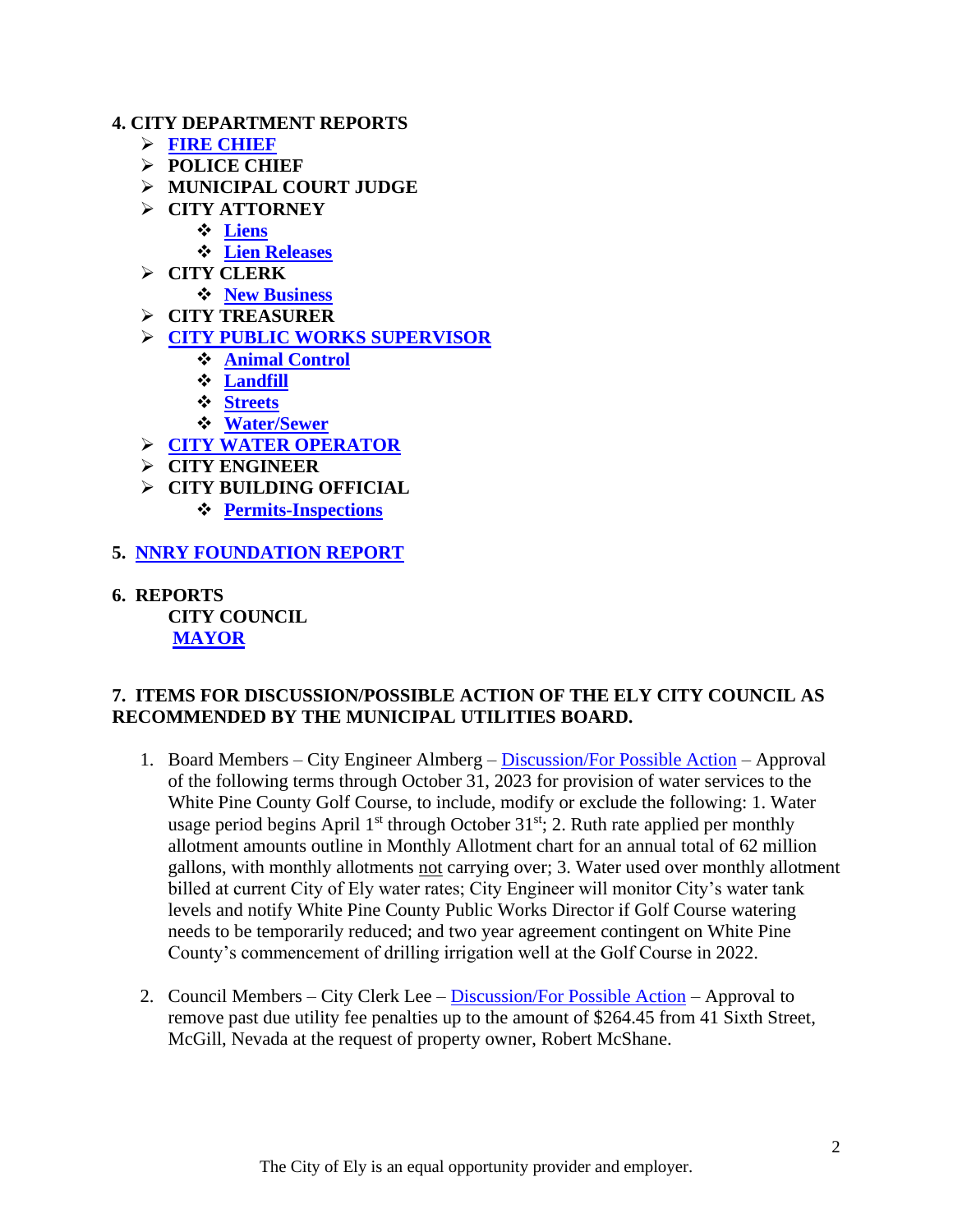3. Council Members – City Clerk Lee – [Discussion/For Possible Action](https://www.cityofelynv.gov/pdf/CityCouncil2022/cc3-10-22/WSAPVendorAgreementCityofElyModified.pdf) – Approval of Water and Sewer Assistance Program Vendor Agreement between the State of Nevada Department of Health and Human Services Division of Welfare and supportive Services (DWSS), and Energy Assistance Program-Water Assistance and Sewer Program (EAP-WSAP).

# **8. ITEMS FOR DISCUSSION/POSSIBLE ACTION ONLY OF THE ELY CITY COUNCIL.**

**A. CONSENT AGENDA** (These items may be approved in one motion by the Council as its first action of business under For Discussion/Possible Action items.) Approval of the Consent Agenda approves each of these items. Council Members may remove any item from the Consent Agenda by notifying the Mayor or Mayor pro temp.

**MOTION:** Move to approve the Consent Agenda item 8A-1 Minutes and 8A-2 Bills.

Moved by: \_\_\_\_\_\_\_\_\_\_\_\_\_\_\_\_ Second by: \_\_\_\_\_\_\_\_\_\_\_\_\_\_\_ Vote: \_\_\_\_\_\_\_\_\_\_\_\_\_\_\_\_\_

- 1. Discussion/For Possible Action –Minutes.
	- [February 10, 2022](https://www.cityofelynv.gov/pdf/CityCouncil2022/cc3-10-22/cc2-10-22meeting.pdf)
- 2. Discussion/For Possible Action –Bills.
	- [February 22, 2022](https://www.cityofelynv.gov/pdf/CityCouncil2022/cc3-10-22/cc2-22-22bills.pdf)

# **B. NEW BUSINESS**

- 1. Mayor Robertson [Discussion/For Possible Action](https://www.cityofelynv.gov/pdf/CityCouncil2022/cc3-10-22/JBathresignationrpc.pdf) Acceptance of Jason Bath's resignation from the Regional Planning Commission with retroactive approval to notice the vacancy.
- 2. Councilman Carson [Discussion/For Possible Action](https://www.cityofelynv.gov/pdf/CityCouncil2022/cc3-10-22/2022ShootingRangeGrantApplication.pdf) Approval for the City of Ely to apply for the Nevada Department of Wildlife Grant in the amount of \$174,000.00 with Steptoe Valley Trap, Skeet, & Target Club providing the In-Kind Applicant contribution of \$19,333.00; grant funds would be used toward completion of Shooting Range building interior.
- 3. Councilman Spear Councilman Alworth Discussion Only Update on PORTER Group efforts on behalf of the City of Ely.
- 4. Councilman Alworth Discussion/For Possible Action Allocate \$500,000.00 from City's American Rescue Plan Act (ARPA) funds to purchase four (4) "Tiny Homes" and/or four "Park Model RV's" for traveling medical professionals at the William Bee Ririe Hospital & Rural Health Clinics; funding would include installing the necessary infrastructure on the property owned by the Hospital. This proposal would take effect if the City's request for four million dollars (\$4,000,000.00) for traveling medical professionals' housing to the State of Nevada Capital Projects ARPA allocation is denied.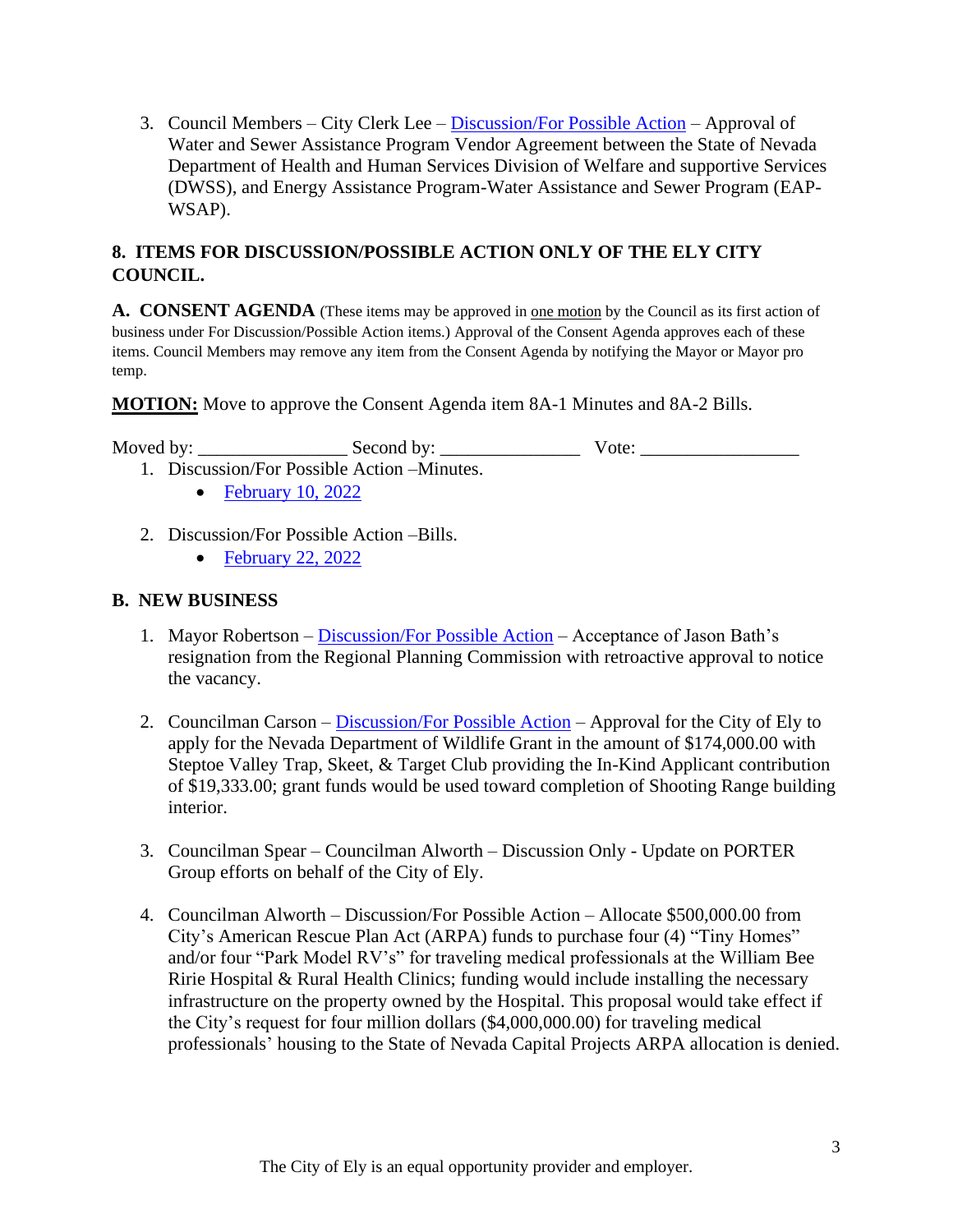- 5. Councilman Alworth Discussion/For Possible Action Direct city attorney to amend the Ely City Municipal Code to allow "Tiny Homes" or "Park Model RV's" to be used for affordable housing within City limits.
- 6. Councilman Alworth Discussion/For Possible Action Direct city attorney to amend the Ely City Municipal Code to allow "Tiny Homes" or "Park Model RV's" to be parked in mobile home parks. The code change would also apply to property owners who may have vacant lots to rent out, with utilities on site for these types of homes. This is an effort to ease lack of affordable housing within the City of Ely.
- 7. Councilman Alworth Discussion/For Possible Action Approval to purchase one (1) model "Tiny Home" or "Park Model RV" not to exceed \$80,000.00 for the public to view firsthand during a scheduled "Open House"; if approved, this building could go towards the William Bee Ririe Hospital & Rural Health Clinics Housing Project and/or the Redevelopment Agency could consider purchasing for placement within the Redevelopment Area. Construction of one "Tiny Home" is estimated to take approximately eight (8) months to complete.
- 8. Council Members City Treasurer Trask McKay Hall CPA, CISA, CITP, CFE of *Hinton Burdick CPAs & Advisors* – [Discussion Only](https://www.cityofelynv.gov/pdf/CityCouncil2022/cc3-10-22/standardallowanceARPAfunding.pdf) – Review of U.S. Treasury Final Rule "Standard Allowance" option for American Rescue Plan Act funding recipients.

**9. PUBLIC COMMENT:** Comments not exceeding three (3) minutes in length will be accepted from the general public in attendance. If any are made, there may be discussion upon those comments. No vote, decision, or action may be taken upon matters raised under this item until it is formally placed on the agenda. "Section 7.05, of the Nevada Open Meeting Law Manual indicates that the Public Body may prohibit comment if the content of the comments is a topic that is not relevant to or within the authority of the Public Body or if the content of the comments is willfully disruptive of the meeting by being irrelevant, repetitious, slanderous, offensive, inflammatory, irrational or amounting to personal attacks or interfering with the rights of other speakers".

**10. ADJOURNMENT: THE MEETING MAY BE ADJOURNED BY APPROPRIATE MOTION OF THE CITY COUNCIL.** \* Open session – Action/Discussion – Personnel\*\* The meeting may be closed by appropriate motion for the purpose of discussion on any matter allowed under N.R.S. 241.031 and 241.033, (1) nothing contained in this chapter prevents a public body from holding a closed meeting to consider the character, alleged misconduct, professional competence or physical or mental health of a person/employee. (2) A public body may close a meeting upon a motion, which specifies the nature of the business to be considered. (3) This chapter does not: (a) Apply to judicial proceedings. (b) Prevent the removal of any person who willfully disrupts a meeting to the extent that its orderly conduct is made impractical. (c) Prevent the exclusion of witnesses from a public or private meeting during the examination of another witness. (d) Require that any meeting be closed to the public. (e) Permit a closed meeting for the discussion of the appointment of any person to public office or as a member of a public body. (4) The exception provided by this section, and electronic communication, must not be used to circumvent the spirit or letter of this chapter in order to discuss or act upon a matter over which the public body has supervision, control, jurisdiction or advisory powers. In accordance with Federal civil rights law and U.S. Department of Agriculture (USDA) civil rights regulations and policies, the USDA, its Agencies, offices and employees, and institutions participating in or administering USDA programs are prohibited from discriminating based on race, color, national origin, religion, sex, gender identity (including gender expression), sexual orientation, disability, age, marital status, family/parental status, income derived from a public assistance program, political beliefs, or reprisal or retaliation for prior civil rights activity, in any program or activity conducted or funded by USDA (not all bases apply to all programs). Remedies and complaint filing deadlines vary by program or incident. Persons with disabilities who require alternative means of communication for program information (e.g., Braille, large print, audiotape, American Sign Language, etc.) should contact the responsible Agency or USDA's TARGET Center at (202) 720-2600 (voice and TTY) or contact USDA through the Federal Relay Service at (800) 877-8339. Additionally, program information may be made available in languages other than English. To file a program discrimination complaint, complete the USDA Program Discrimination Complaint Form, AD-3027, found online a[t http://www.ascr.usda.gov/complaintfilingcust.html](http://www.ascr.usda.gov/complaintfilingcust.html) and at any USDA office or write a letter addressed to USDA and provide in the letter all of the information requested in the form. To request a copy of the